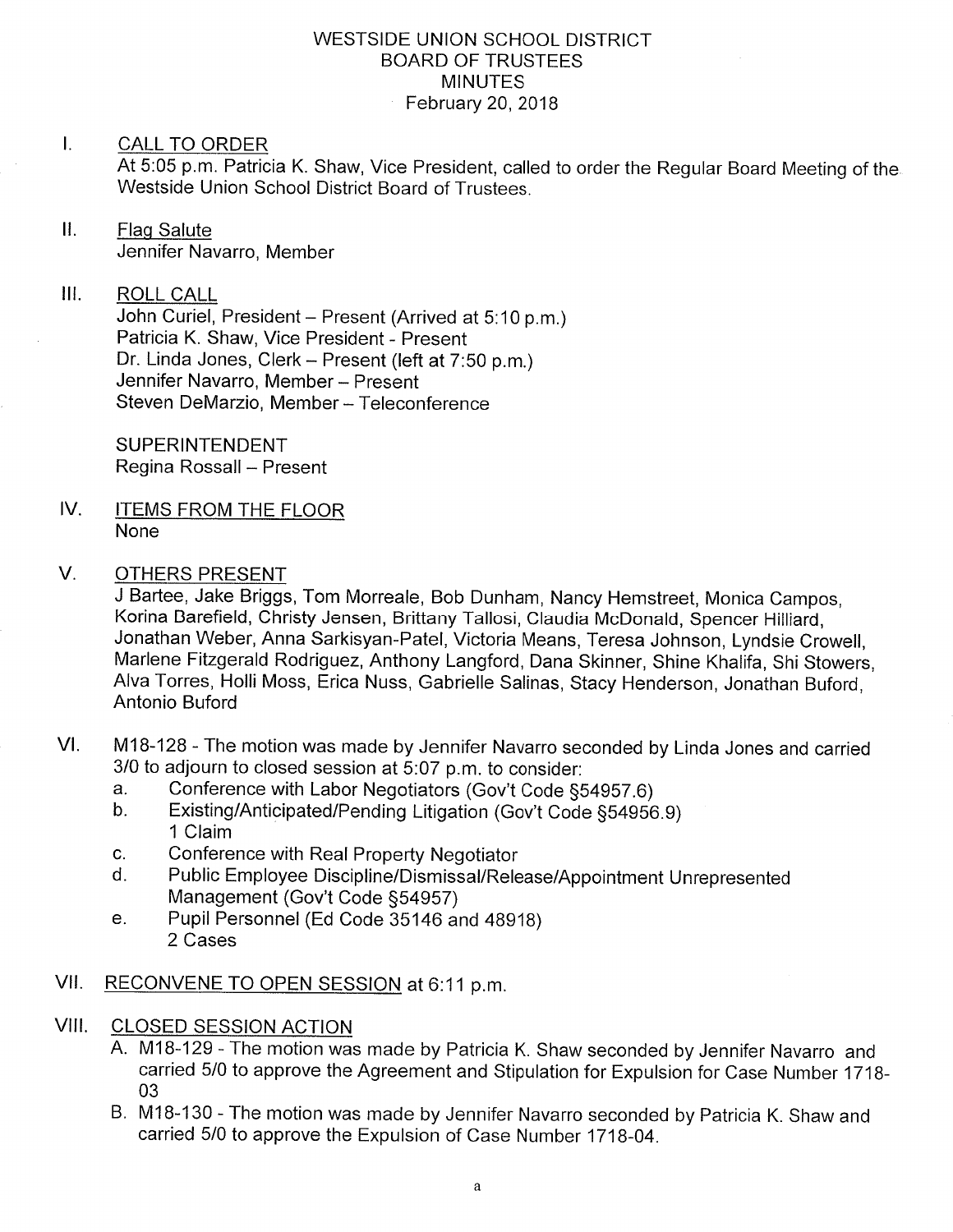Minutes Regular Board Meeting February 20,2018

> C. M18-131 - The motion was made by Patricia K. Shaw seconded by Linda Jones and carried 5/0 to deny the Claim for Damages Number 1718-04.

# IX. PRESENTATIONS

A. Site Presentation and Employee Recognitions

- . Anaverde Hills
- . Child Nutrition
- Westside Academy

### X. HEARING SESSION/STAFF REPORTS

### A. Board Comments

Steve DeMarzio - Nancy, I know you and your staff are offering quality meals to our students. Tom, it's great that your goal is all students attend high school. Anaverde Hills, I appreciate your strategic plan on moving fonvard with a young and energetic staff. On 14 Feb, this country suffered another mass shooting. I think we need to look at root causes rather than addressing the symptoms. What is poisoning the minds of some of our youth? What causes human beings to take the lives of other human beings, even fellow classmates? Do we do need to do deeper background checks with access to health records when buying certain firearms? Do we give mental health professionals, parents, and others the authority to report red flags to law enforcement with no retribution?

<u>Jennifer Navarro</u> – Great job to everyone this evening. Child Nutrition, I see you have a lot of students to feed. Mr. Morreale, great job to you as well. I love that Westside has an alternative learning environment where students can feel successful. Anaverde Hills, <sup>I</sup>remember your presentation from last year, you do feel like a family. I commend all of you for being a positive and happy example to your students. I love your positive phone calls home; as a parent, you want to hear the positive comments about your children. This makes a big difference. Keep up the great work.

Linda Jones - I am glad to be back, thank you for your well wishes. I want to join in with Jennifer's comments. Child Nutrition, I am glad to see we added breakfast at our sites; that makes a difference in the start of school for students. Anaverde Hills, kudos to you as you mourn the loss of staff, you keep giving our students 1 00%. Please continue to do a great job for our students.

Patricia K. Shaw - Nancy, thank you for answering the question about the debt from unpaid lunches. I wouldn't want any child to go hungry. Mr. Morreale, your students were excellent in their presentation, I can't say enough. Jake, Shannon and Korina, those students will never know how much they have at Anaverde Hills, thank you. John Curiel - Thank you, Nancy and Monica, for doing a great job with child nutrition. I enjoyed touring your program. Mr. Morreale, <sup>I</sup>see your students are very excited about your program. I am happy to see you want to expand the program. Anaverde Hills, your presentation was great. You have come together and turned your behavioral program around. The Florida shooting is the  $18<sup>th</sup>$  tragedy that has happened at schools this year. We need to have the discussion with our elected officials. This is the greatest country on earth; we need to do something and get involved. I pray our leaders will start solving problems.

#### Staff Reports:  $B.$

1. Assistant Superintendent Administrative Services - Shawn Cabey

a. Thank you, Nancy and Monica, for providing meals for our students each day.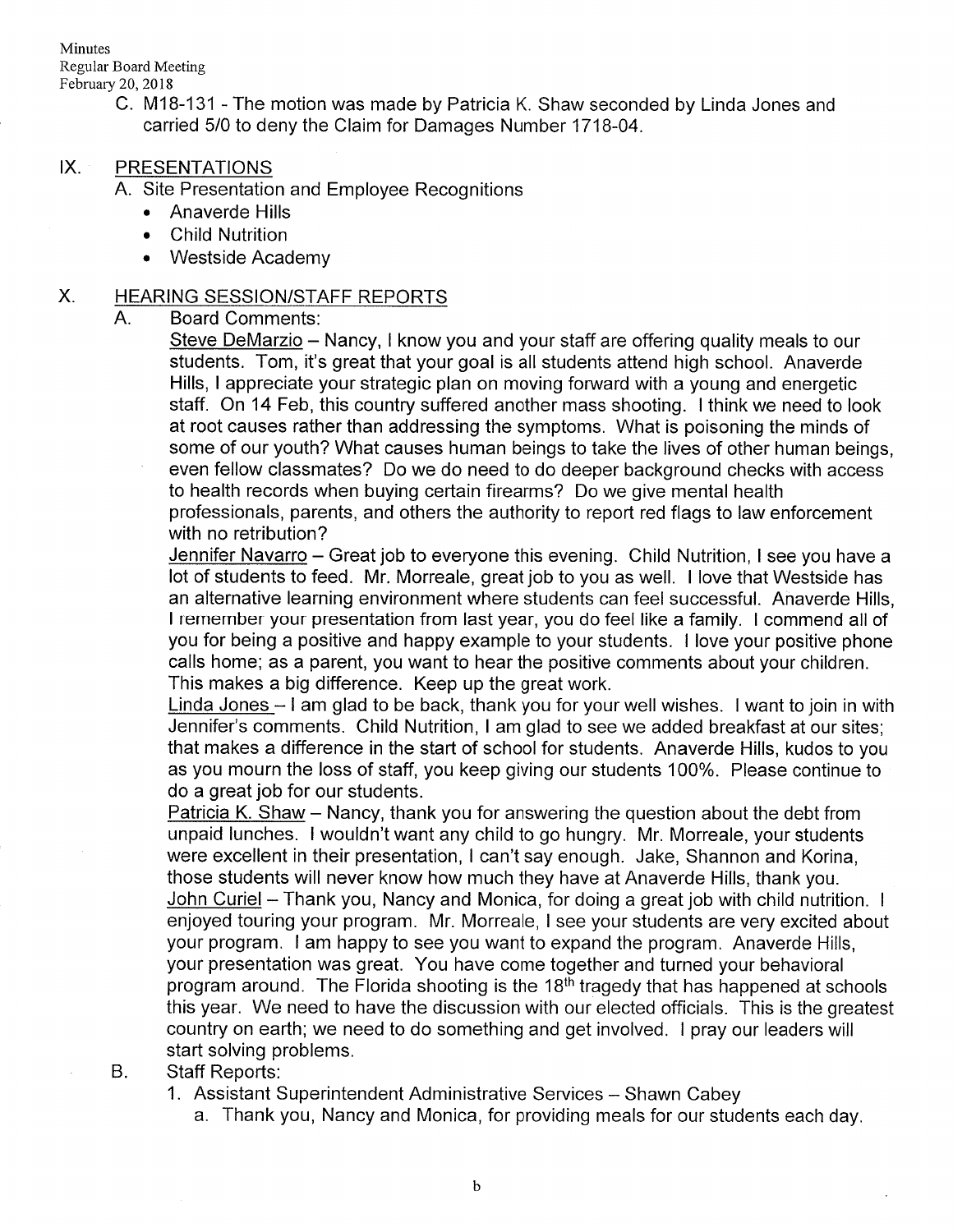- b. Tom, your energy and enthusiasm is infectious; you are doing a great job. Your students did a great job this evening with their presentations.
- Anaverde Hills, WOW, great job. Kudos on your videos. I love your quote "The c best group of people that ever became educators teaching our kids", congratulations.
- 2. Assistant Superintendent Educational Services Marguerite Johnson
	- a. Nancy and Monica, very well done. I agree that the breakfast program is a benefit for our students. Thank you for what you do.
	- b. Tom, what an inspiring presentation. Thank you for bringing your students, they did a great job. Thank you for the support you provide to them.
	- c. Anaverde Hills, your presentation captured your enthusiasm Thank you for what
- you do for kids day in and day out. d. Dancing Feet is on Saturday, February 24, 2018, at the Fairgrounds. 3. Deputy Superintendent Robert Hughes
- - a. We had three outstanding presentations this evening, thank you.
	- b. Anaverde Hills, you are the perfect example of a staff that makes teaching and learning fun.
- 4. Superintendent Regina Rossall
	- Mrs. Rossall reviewed the following items with the Trustees.
	- a. Thank you to our Child Nutrition staff. I think that our kids getting a warm breakfast to start their day is incredible. It's important to get our kids on the right track. Thank you for sharing the amount of meals you serve every day.
	- b. Tom, I think we have found a great location to manage that program. I see how enthusiastic you are about the students and program. The students that came this evening did a great job. I look forward to the expansion of your program.
	- c. Anaverde Hills, thank you for showing up every day to make a difference for the boys and girls at Anaverde Hills. You have been through a whole lot this year and you have come through stronger as <sup>a</sup>unit. Your test scores are wonderful. d. Korina the work you are doing in counseling is helping our students feel
	- comfortable.
	- e. I appreciate all of you being here this evening supporting your school.
	- <sup>f</sup>. We have our job fair on Saturday, February 24,2018.
	-
	- g. We also have Dancing Feet on Saturday, February 24, 2018.<br>h. Mulligan's on Friday evening, February 23, 2018, for 6<sup>th</sup> graders.

# XI. PERSONAL APPEARANCES

- A. Westside Union Teachers Association Representative Bob Dunham, President
	- . Linda, welcome back.
	- . Steve, it's always good to hear your voice.
	- . I would like to echo what Steve said about Florida. There are no easy answers for what happened. I would like to thank Westside for being ahead of the curve by installing the locks on all the doors. There are no easy answers as to why it happened but lots of talk about strategies.
	- . Anaverde Hills, it's always a pleasure to visit your site. lt reminds me of when <sup>I</sup> started teaching.
- California School Employee Association Representative Jeri Holmes, President B.
- Parent Teachers Association Representative  $C_{\cdot}$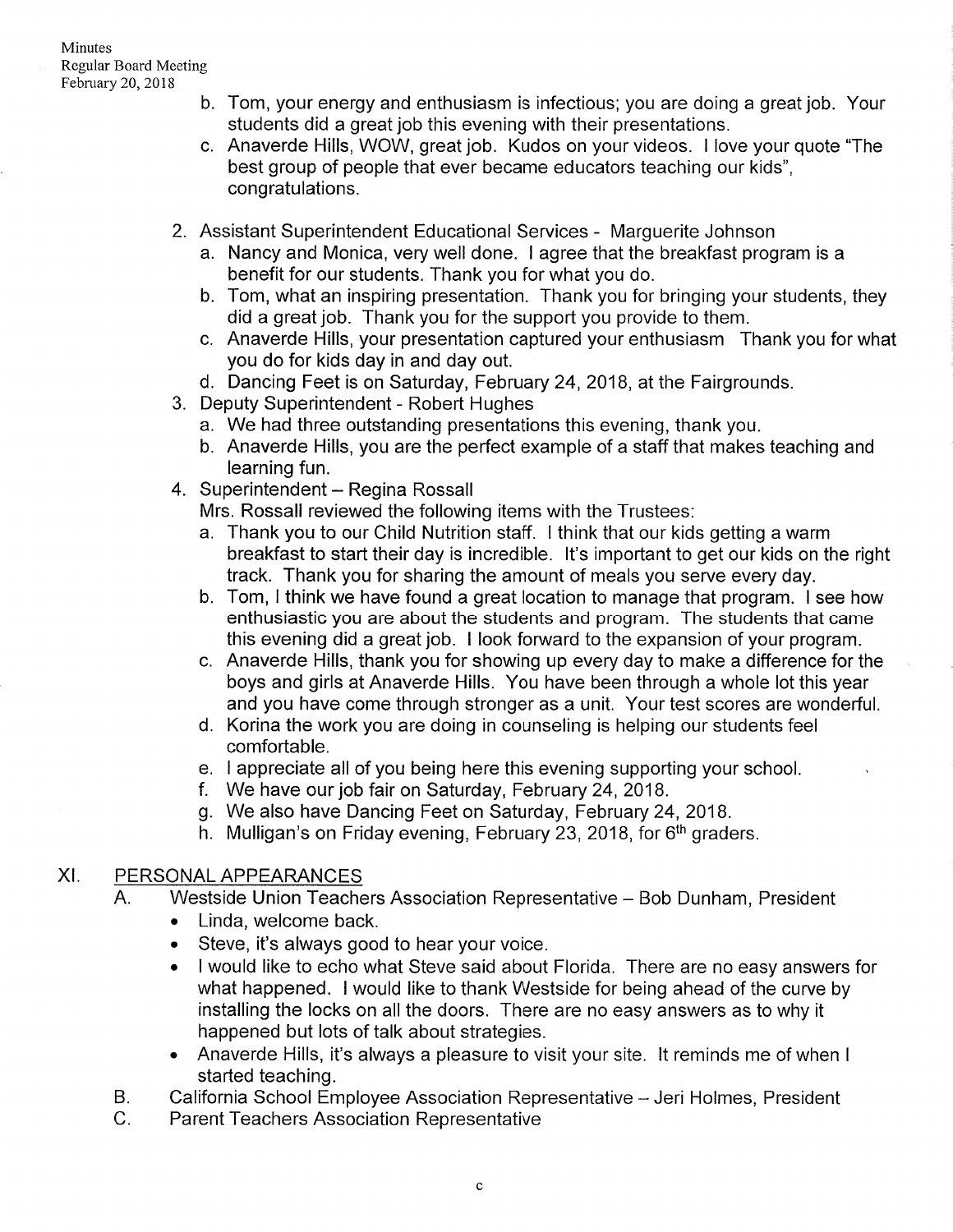- February 20, 2018<br>D. WAVE Representative Jennifer Navarro and Robert Hughes
	- Mulligans is on Friday, February 23, 2018, for 6<sup>th</sup> graders.
		- . Nutty Run on March 10,2018
- XII. ITEMS FROM THE FLOOR Continued Marlene Fitzgerald Rodriguez - Bullying
- XIII. PUBLIC HEARING

None

# XIV. BUSINESS SESSION

- 
- A. Organizational/Governance<br>1. M18-132 Item 1. Approval of the agenda of the Regular Board Meeting of February 20,2018, as submitted. The motion was made by Patricia K. Shaw seconded by Linda Jones and carried 5/0.
- 2. M18-133 Items  $2a 2g$ . The motion was made by Patricia K. Shaw seconded by
	- Linda Jones and carried 5/0 to approve the consent agenda.<br>
	2a Minutes of the Regular Meeting on January 30, 2017<br>
	2b Fundraising Authorization<br>
	2c Williams Uniform Complaint Quarterly Report<br>
	2d Personnel Report<br>
	2e Purch
	-
	-
	-
	-
	-
	-
- 2f Consultant/Contract Agreement Schedule<br>2g Conference/Workshop Schedule<br>3. M18-134 Item 3. The motion was made by Patricia K. Shaw seconded by Linda Jones and carried 5/0 to approve the lnterdistrict Attendance Agreement between Westside Union School District and Lancaster School District
- 4. M1B-135 ltem 4. The motion was made by Patricia K. Shaw seconded by Jennifer Navarro and carried 5/0 to approve the election of Steven P. DeMarzio, Stacy Dobbs and Nancy R. Smith for Delegate Assembly Region 22.
- 5. M18-136 Item 5. The motion was made by Jennifer Navarro seconded by Patricia K. Shaw and carried 5/0 to approve the first reading of Board Policy and Administrative Regulation 1230, School-Connected Organizations. 6. ltem 6 - Discussion ltem
- - . Board Governance

# XV. EDUCATIONAL SERVICES

- <sup>7</sup>. M1B-137 ltem 7. The motion was made by Patricia K. Shaw seconded by Jennifer Navarro and carried 5/0 to approve the amended Consolidated Application Reporting System Winter Data Collection. (Removal of all Title IV)<br>8. M18-138 - Item 8. The motion was made by Patricia K. Shaw seconded by Jennifer
- Navarro and carried 4/0 to approve the Support Personnel Accountability Report Cards (SPARCs) for Anaverde Hills, Esperanza, Hillview, Quartz Hill, Sundown, and Valley View.
- 9. M18-139 ltem g. The motion was made by Patricia K. Shaw seconded by Steve DeMarzio and carried 410 to approve the Comprehensive District and School Safety Plans for Anaverde Hills, Cottonwood, Del Sur, Esperanza, Gregg Anderson, Hillview, Joe Walker, Leona Valley, Quartz Hill, Rancho Vista, Sundown, Valley View and the District Office.